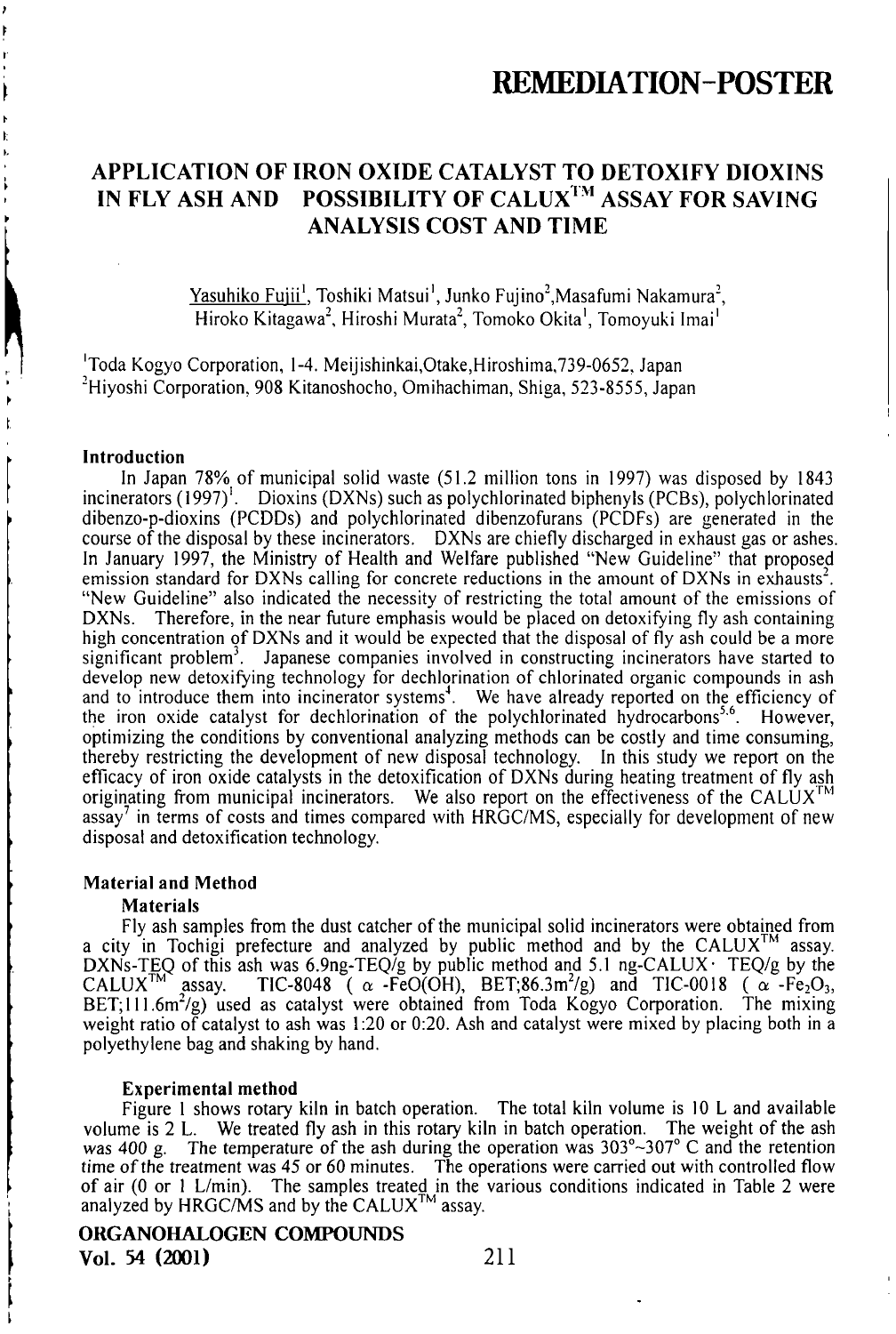### **HRGC/MS Public method**

JIS K 0311 (1999) was applied to extraction, purification and HRGC/MS analysis of the ash samples.

## $CALUX^{TM}$  Assay

The CALUX<sup>TM</sup> assay uses a patented recombinant mouse cell line that contains the luciferase reporter gene under control of dioxin responsive elements<sup>7</sup>. When these cells are exposed to<br>environmental ligands such as DXNs, luciferase protein is synthesized. The amount<sub>ro</sub>of light produced by the luciferase protein is directly related to DXNs-TEQ. The CALUX<sup>TM</sup> assay method used has been described previously<sup>8</sup>.



Figure 1. Diagram of rotary kiln used in experiment.



Figure 2. Mechanism of the CALUX<sup>TM</sup> assay

## **Results and Discussions**

Table 1 and Figure 3 show the distributions of DXNs congeners of the different treatments. Table 2 shows the experimental conditions and DXNs-TEQ data from the public method and CALUX<sup>TM</sup> assay. Under conditions with no supplemental supply of air (0 L/min) at a

## **ORGANOHALOGEN COMPOUNDS** Vol. 54 (2001)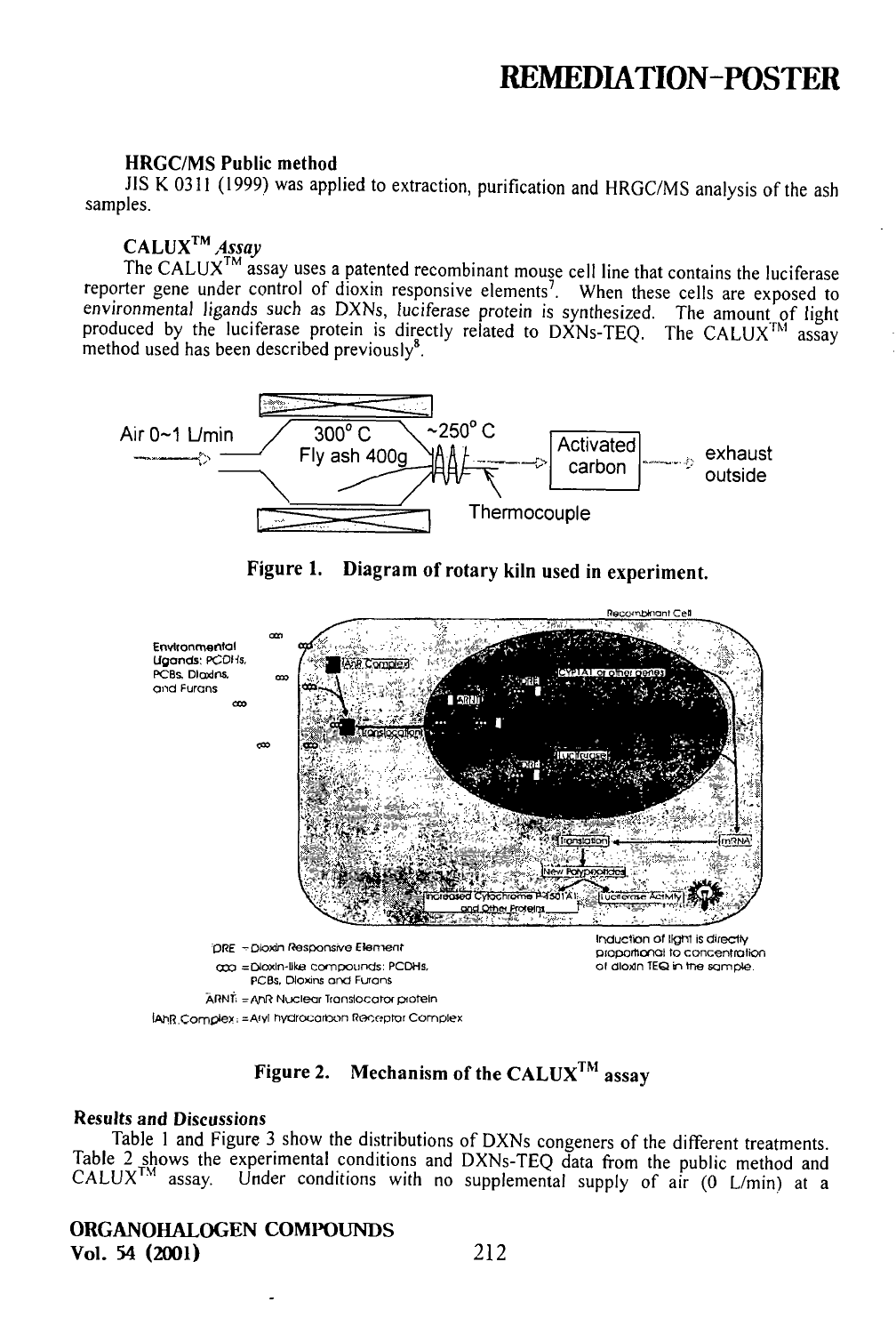temperature of 300° C (Run 1, Run 2 and Run 4), DXNs-TEQ were 6.7 ng-TEQ/g, 5.3 ng-TEQ/g and 3.2 ng-TEQ/g, respectively. These results indicated that the addition of the iron oxide catalyst enhanced detoxification of DXNs. The ratio of DXNs congeners was characterized by the increase of PCDFs in Run 1. Huang et. al., 1995<sup>9</sup> and Hagenmaier et. al., 1989<sup>10</sup> pointed out that de novo synthesis of DXNs could contribute to this increase. On the other hand, with the addition of TIC-0018 (Run 4), all DXNs congeners were reduced. These results suggested that the formation of DXNs was depressed by the presence of this catalyst.

|                    | Fly ash | Run 1 | Run 2 | Run 3 | Run 4 | Run 5 | Run 6 |
|--------------------|---------|-------|-------|-------|-------|-------|-------|
| <b>TeCDDs</b>      | 34      | 42    | 30    | 28    | 17    | 13    | 23    |
| <b>PeCDDs</b>      | 36      | 32    | 24    | 20    | 13    | 12    | 19    |
| <b>HxCDDs</b>      | 38      | 15    | 13    | 13    | 8.8   | 83    | 11    |
| <b>HpCDDs</b>      | 21      | 4.7   | 4.9   | 4.8   | 2.9   | 2.5   | 3     |
| OCDDs              | 8.7     | 1.6   | 1.9   | 1.7   | 1.2   | 0.64  | 1.1   |
| <b>TeCDFs</b>      | 65      | 130   | 84    | 68    | 40    | 20    | 110   |
| <b>PeCDFs</b>      | 40      | 54    | 38    | 24    | 21    | 12    | 68    |
| <b>HxCDFs</b>      | 29      | 13    | 11    | 9.6   | 8     | 5.7   | 24    |
| <b>HpDFs</b>       | 13      | 2.6   | 3     | 2.5   | 1.5   | 1     | 3.5   |
| <b>OCDFs</b>       | 1.8     | 0.16  | 0.2   | 0.2   | 0.14  | 0.096 | 0.25  |
| <b>PCDDs</b>       | 138     | 95    | 74    | 68    | 43    | 36    | 57    |
| <b>PCDFs</b>       | 149     | 200   | 136   | 104   | 71    | 39    | 206   |
| <b>PCDFs/PCDDs</b> | 1.08    | 2,1   | 1.85  | 1.55  | 1.65  | 1.06  | 3.6   |
| <b>Total DXNs</b>  | 287     | 295   | 210   | 172   | 114   | 75    | 263   |

HRGC/MS analysis results of the heating treatment of fly ash Table 1.



Figure 3. The Distributions of DXN congeners

Under conditions including a supply of air (1 L/min) at a temperature of 300 $^{\circ}$  C (Run 3, Run 5 and Run 6), DXNs-TEQ were 4.5 ng-TEQ/g, 2.5 ng-TEQ/g and 6.5 ng-TEQ/g, respectively. These results also indicated that the addition of the iron oxide catalyst enhanced detoxification of DXNs. Especially in Run 5, all of the DXN congeners were lower than the original fly ash.

## ORGANOHALOGEN COMPOUNDS

Vol. 54 (2001)